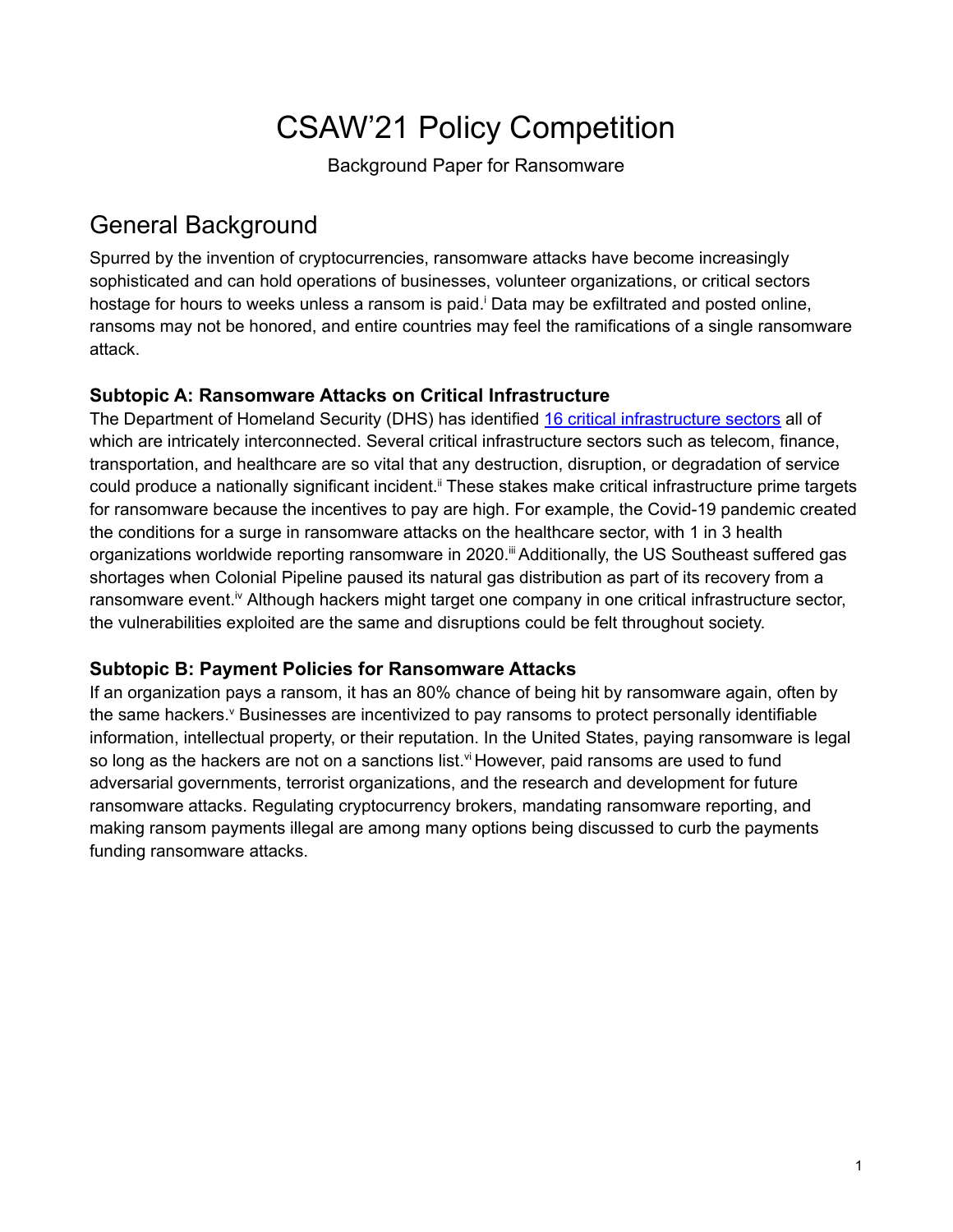### Main Issues

Competitors must choose **one** subtopic. They must address **at least one** bullet point within that subtopic, as listed below.

#### **Subtopic A: Ransomware Attacks on Critical Infrastructure**

- Responsibility of critical infrastructure operators in securing their networks from known vulnerabilities
- Role of law enforcement, military, and regulatory agencies in responding to and preventing ransomware attacks on critical infrastructure
- Incentives to make existing initiatives more effective at sharing information (for example, sectoral Information Sharing and Analysis Centers.)

#### **Subtopic B: Payment Policies for Ransomware Attacks**

- Current activities and practices that exist across the cryptocurrency ecosystem to make cashing out of ransomware more difficult
- International law enforcement and private-public cooperation in degrading and destroying digital infrastructure used in ransomware payments
- Incentivizing or regulating private-sector entities within the cryptocurrency ecosystem to prevent, monitor, or degrade ransomware payouts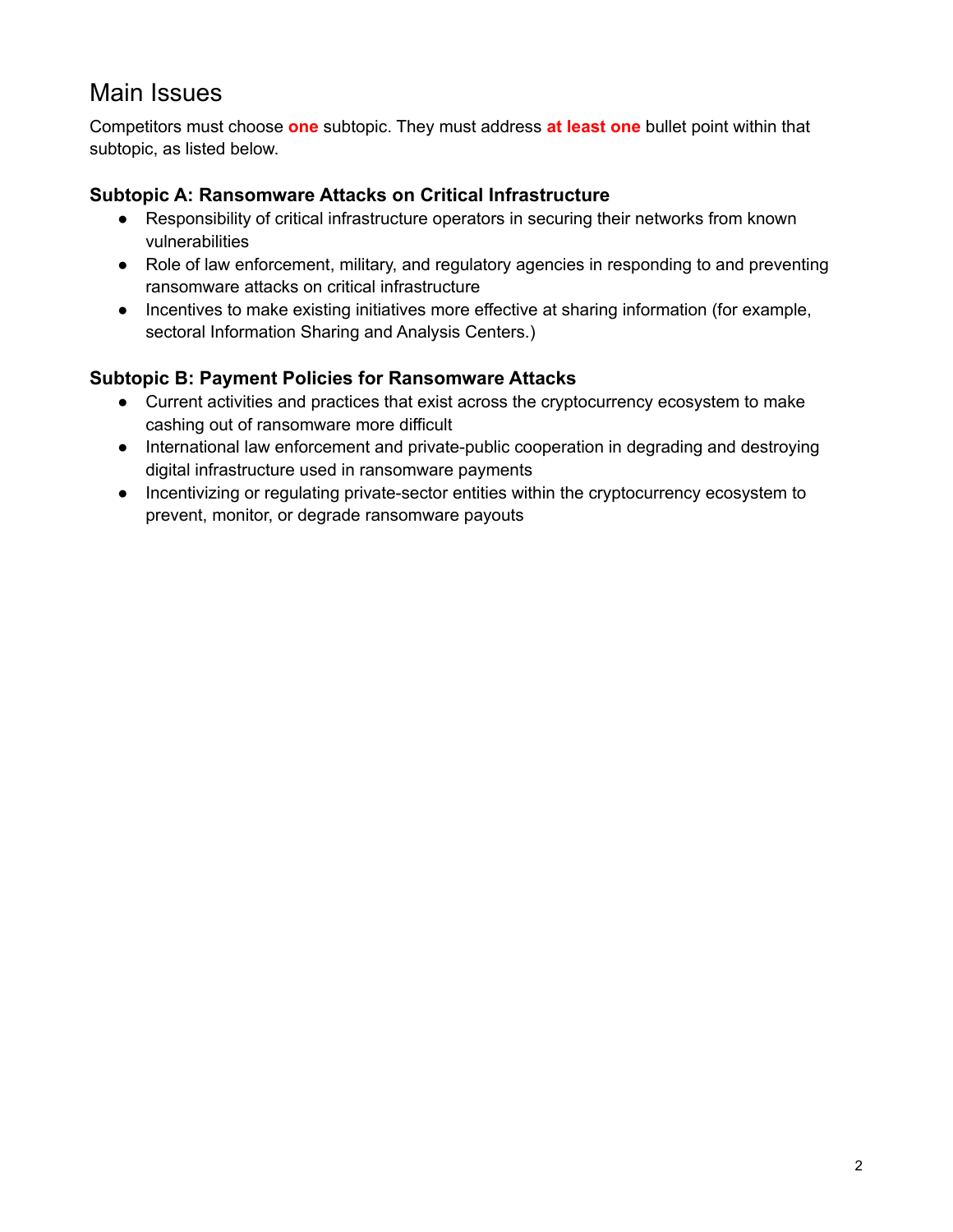### What Needs to be Covered

Between the Policy Brief and Presentation, the bullet points below **must** be addressed.

#### **For Sub-topic A: Ransomware Attacks on Critical Infrastructure only**

- **Individual infrastructure sector: Pick 1 CISA [sector](https://www.cisa.gov/critical-infrastructure-sectors) for your policy memo and presentation response** and include a recent ransomware incident that impacted this critical infrastructure sector. How does your policy prevent an attack like this from happening again? What resources does that sector need to better prepare and prevent future ransomware attacks?
- **Federalism:** How does your policy address the significant divide between federal and state resources in dealing with hostile acts? How will local, state, and federal government activities be coordinated for maximum efficiency and effectiveness?

#### **For both Sub-topics:**

- **Funding:** What mechanisms will guarantee long-term funding? What tools, resources, infrastructure, or people need to be funded? How does funding account for expansion and updates?
- **Public-Private Cooperation:** How does your policy incentivize private sector cooperation? What weight should be accorded to private sector considerations during strategic decision making?
- **Short- & Long-Term Goals:** What is the timeframe for your policy? How does your policy assess short- and long-term success in accomplishing its objectives?

# A note to CSAW Competitors

This brief is a starting point for your policies and ideas. It contains things you must address, but scope, definitions, and specific content will come from you. We encourage bold, creative policies that force deep thought and discussion. Leaders from academia, government, and private industry may see your work, and thus we encourage you to prioritize your policies by thinking through their practicality and implementation for a range of stakeholders. Please reach out to the CSAW committee at csaw-policy@nyu.edu with any questions.